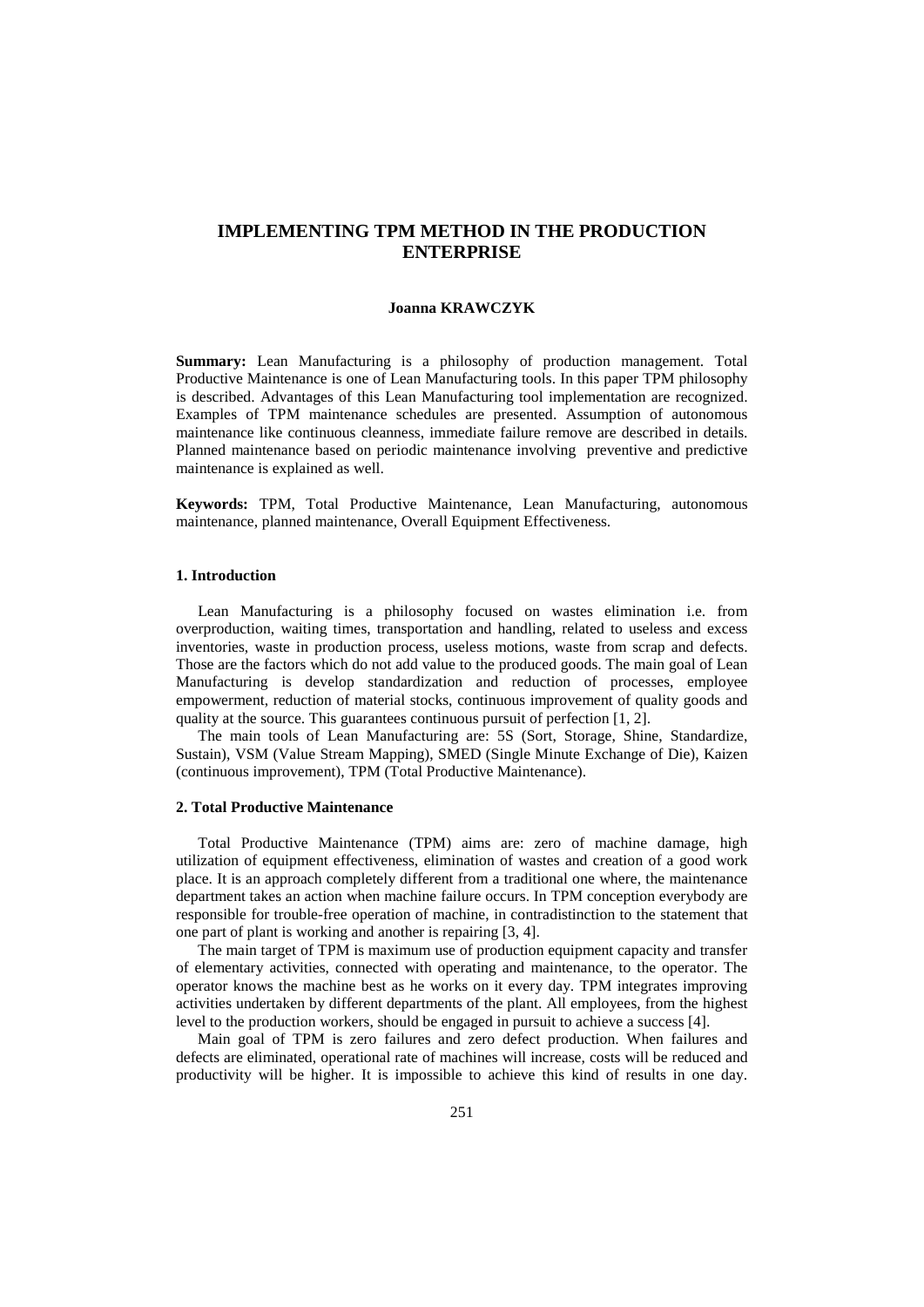Usually it takes around three years to recognize results of implementation. In the first stages of TPM implementation additional costs incur as the machines have to be adopted to proper cycle and the staff have to be trained to operate it properly. Real costs depend on the quality of equipment and efficiency of maintenance. When productivity increase costs will be quickly replaced with profits [5, 6, 7].

Traditional system of maintenance assume that the enterprise is divided into individual departments – production department, maintenance department, engineering department. TPM integrates all departments and makes everyone responsible for the perfect equipment condition. The most important is to encourage operators to involve in the improvement. Usually they are the one who have most information that can be used to avoid failures. However making operators responsible for the equipment is not enough – they have to be allowed to make certain decisions.

Another important factor is to make inspections and conservations high priority. Moving conservations in time is a mistake as it may cause failure or damage of machine in the future. If the inspections are done periodically according to properly prepared schedule then the failure-free time of the machines and life time will increase. In many companies old approach, in which repairs of the machine are done after it brakes, dominates. This type of approach can be called "firefighting", and in general it takes more time than prevention, therefore generates higher costs, due to production line stoppage [3, 4, 6, 7].

### **3. Autonomous Maintenance**

Autonomous maintenance connect production department with maintenance department. The purpose of this connection is common responsibility for proper conservation of machine stock. It is incentive to change the stereotype  $\overline{N}$  produce, you repair", which still reign in a lot of plants. In many cases operator only receives the product from the machine or is responsible for "press the button". When the smallest breakdown appears for its elimination maintenance department is being called. If the operator has more rights to make his own decision, than just operate machine, he could eliminate participation of another people during small breakdowns.

Operator should feel responsible for his workplace. Operator works every day with a given machine so he has a big knowledge on the subject of its function and appearing failures. We can compare him to a car driver who knows best when something bad happens with his car.

Operator may not know the reason why there is a problem but like a driver can indicate where the problem occurs. Autonomous maintenance is mainly based on ideas and engagement of the machine operators.

There are seven steps of Autonomous Maintenance [8, 9, 10]:

- 1) clean and check machine,
- 2) eliminate source of dust,
- 3) keep machines in perfect condition ,
- 4) train machine operators,
- 5) individual maintenance done by operator,
- 6) assure quality,
- 7) assure continuous improvement.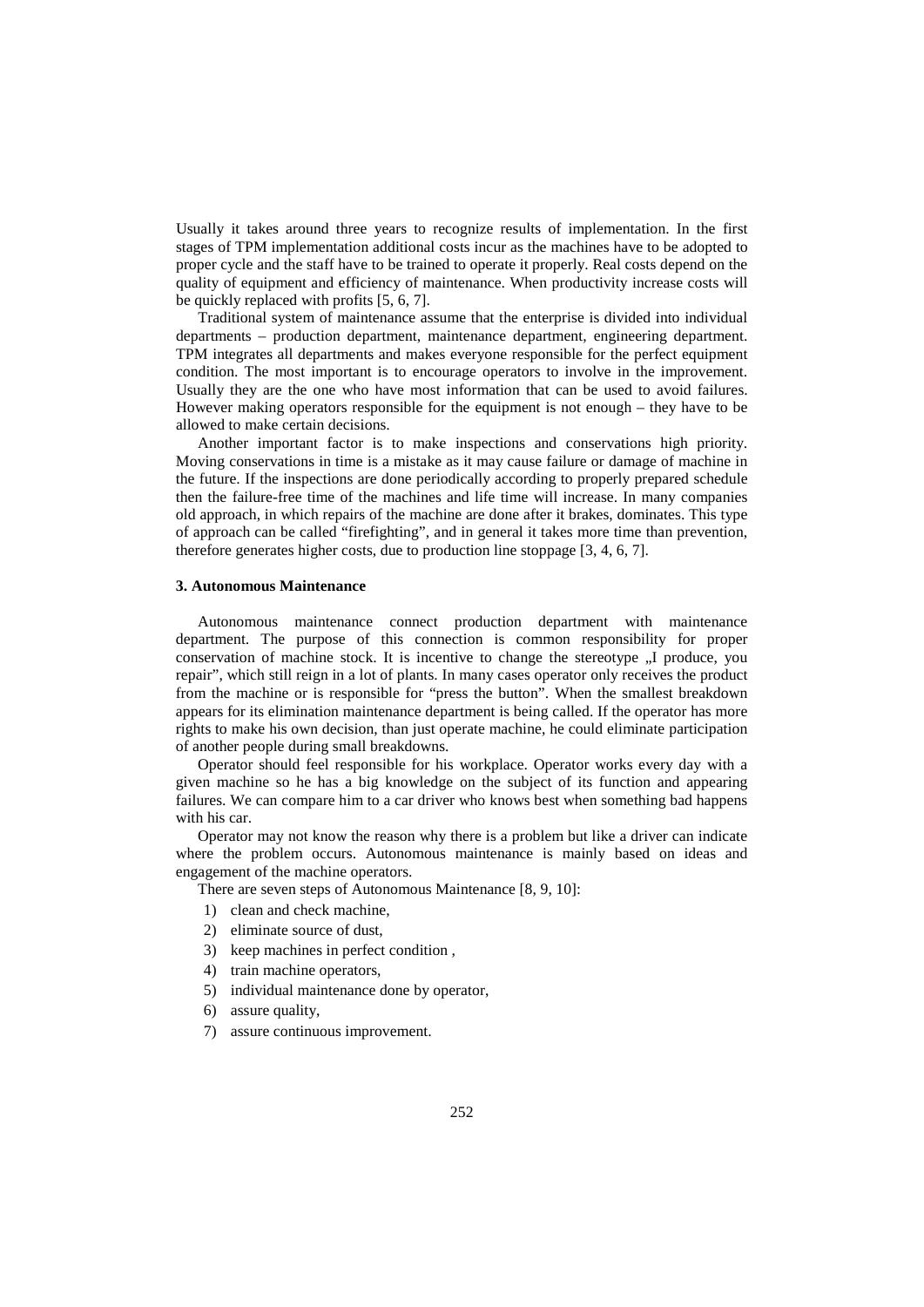### **4. Planned Maintenance**

Planned maintenance indicates that activities are done by maintenance department. Mechanics have to do this part of work which operators of machine are not able to do. Such activities are:

- repairs of not easily accessible parts,
- periodic inspections of parts, which wear quickly,
- repairs which involve special skills.

First pillar of planned maintenance is preventive maintenance. It consists of detection and elimination of factors which can have an impact on failure frequency of machines. It means realization of maintenance activities advised by the producer of machine, in a particular interval of time, i.e. exchange of parts according to a plan – apart from a rate of wear. The advantage of working with the maintenance plan is the increased confidence in machine proper operation, and disadvantage is that the maintenance plan must be superior to the production plan. In many companies there is a lack of time to implement this step of TPM, because the most important is implementation of the production plan.

Second pillar is predictive maintenance. It consists of database of all machine repairs and statistical probability analysis of reoccurrence of the same defect. The advantage of predictive maintenance and continuous monitoring of machine condition is less number of stoppages.

The most important step is to work out a schedule of planned maintenance and implement it on the work station [5. 6.](#page-7-0) [11. .](#page-8-0)

#### **5. Overall Equipment Effectiveness**

Overall Equipment Effectiveness (OEE) is the most important factor of the TPM philosophy. It describes the effectiveness of use of the machine.

Machines in a large majority of enterprises are used to add value to the products. Effective addition of value requires the effective operation of the machines. Overall equipment effectiveness is a measure used to determine how efficiently machines are used. It often happens that the concept of the total efficiency is understood as a performance of the machine. This approach is improper as the total efficiency is in fact the performance divided by the number of parts that can be produced with the machine per shift, it is one of the three factors that make up the OEE. The other is the availability and quality. Availability is a comparison of the potential operating time with the time in which the machine is actually used for production. Quality is the ratio of the elements made correctly to the total number of manufactured devices.

In the TPM approach, we distinguish six losses:

- Damages,
- Retooling and adjustments,
- Minor downtime and idle.
- Reduced operating speed,
- Ouality defects,
- Reduced performance during start-up.

Improving OEE factor allows to reduce these losses.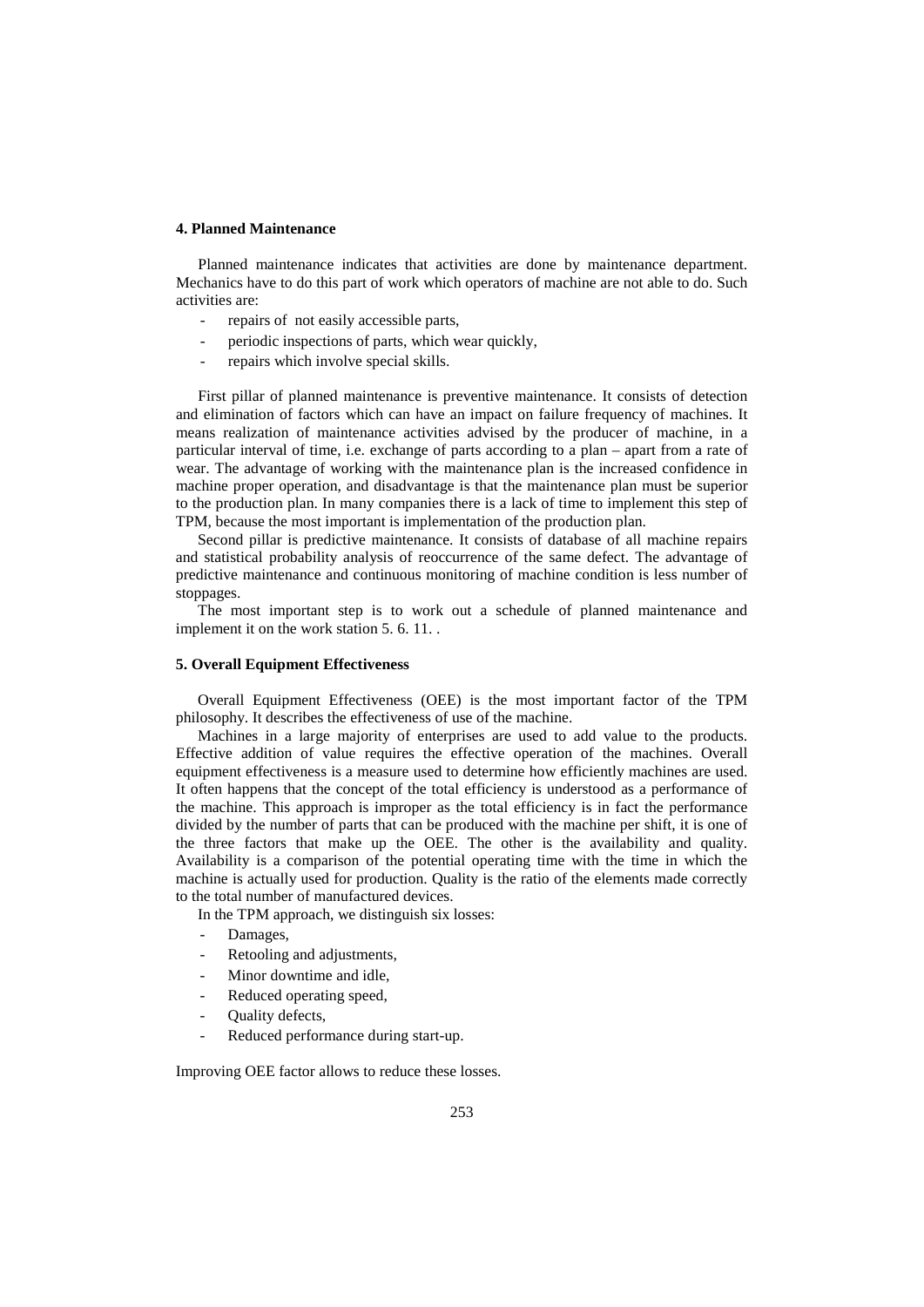**Damage** means equipment failure. Damages can be divided into two types: occasional failures and chronic failures. Occasional failure is easy to see - the breakdown - it appears unexpectedly. We can see the effect: the machine does not work. While chronic failure is when the machine works, but some of its features do not work. Therefore it is difficult to see. The cause of failure can be bad spacing of the machine – wrong layout of factory, which makes inspection impossible. It can also be disregard for the problems and ignoring minor faults – common problem. Also a way of thinking about machines is very important. We strive to think that machines will never break. There is often lack of the time to eliminate the root causes of failure and only consequences of it are repaired like replacement of broken part, oil refill. It is a mistake, as it is necessary to prevent failures. This can be achieved by collecting information after each failure. Another negative effect are defective products caused by failures, and therefore additional costs to produce the product again.

To achieve the goal - zero failures - four-phase program is required:

- stabilization of Mean Time Between Failure (MTBF) the average time period over which the device can operate without interruption, this step can be achieved by repairing all the minor faults;
- extension the lifetime of equipment obtained by correction of design faults;
- systematic repairs;
- prediction of device lifetime, through the use of diagnostic equipment.

**Retooling** of machine are the whole technical and logistical operations necessary to change the type of product, if the device produces more than one type.

The following types of losses can be distinguish:

- defective products after retooling  $-$  it is associated with the time before the machine is properly adjusted,
- long time for retooling and adjustments.

Retooling time is understood as the time between production of last product of previous type and first product of next type without defects. To eliminate long time of retooling of the machine, method proposed by Shigeo Shingo is used. This method is called Single Minute Exchange of Die (SMED). The aim is to reduce the time of retooling to single digit number of minutes - less than 10 minutes. This method divides all activities related to machine retooling onto two types:

External - feasible during operation,

Internal - feasible only after turning off the machine.

Reductions of the retooling time can be achieved by:

- elimination of external actions.
- replacement of internal activities by external one,
- shortening the duration of the remaining internal activities.

An important factor in this method is standardization. It eliminates the search for parts, tools needed for retooling.

**Minor downtime and idle** is related to stoppage of the machine, even though the machine did not fail. This stoppages may be caused by blocking, jamming, clogging, lack of raw materials, problems with sensors, automatic shutdown of the machine, tool replacement, etc. With this problem one can fight, by creating a system of informing of any downtime.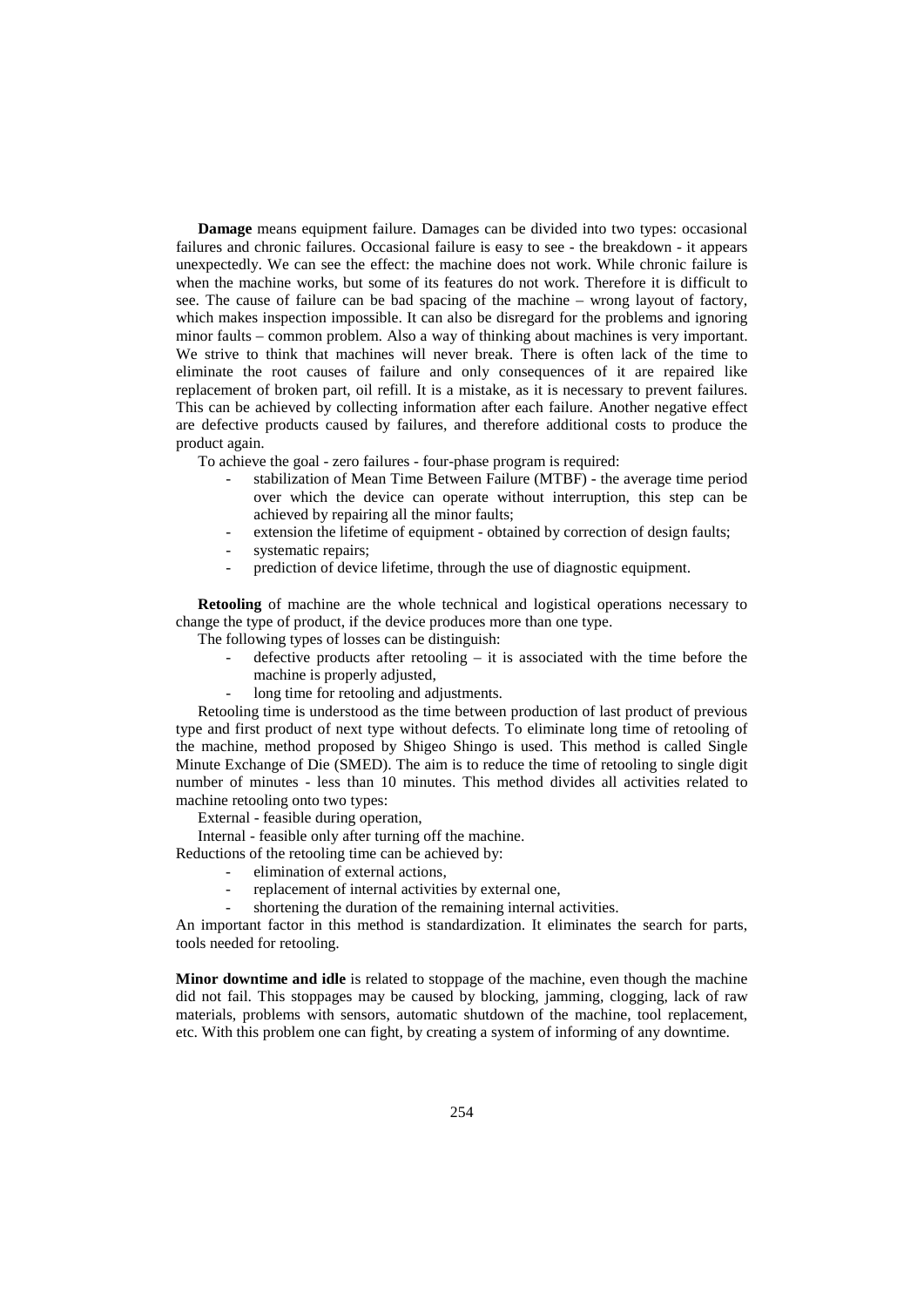**Reduced operating speed** is often associated with lack of knowledge of the optimum speed of the machine. Even when it is known we are dealing with one of two problems. The first one is work with lower than optimal speed. This is because there are often problems with failures, downtime, product quality problems. The second situation is the work above the optimal speed, for example, to reach the lost piece of failures overdue. Both of these cases will have repercussions in the future on the machine.

**Quality defects occur** in products which characteristics do not meet customer requirements. Such products must be repaired or discarded. The loss, in this case is the cost of re-manufactured product, or time to repair.

**Reduced performance during start-up -** losses associated with the preparation for the start of production, measured as the time needed to produce the first good product, or the cost of materials consumed during this time.

| <b>OVERALL OPERATING TIME</b>                                           |                                   |                                       |                      |  |
|-------------------------------------------------------------------------|-----------------------------------|---------------------------------------|----------------------|--|
| Net operating time                                                      |                                   |                                       | Planned<br>shutdowns |  |
| Work time                                                               |                                   | Wastes<br>connected<br>with exclusion |                      |  |
| Target production                                                       |                                   |                                       |                      |  |
| Real production                                                         | Wastes<br>connected<br>with speed |                                       |                      |  |
| Real production                                                         |                                   |                                       |                      |  |
| Wastes<br>connected<br>Correct production<br>with defective<br>products | Fig. 1. OEE elements              |                                       |                      |  |

All those loses can be divided into three types (fig. 1): - Wastes connected with exclusion: - Damages,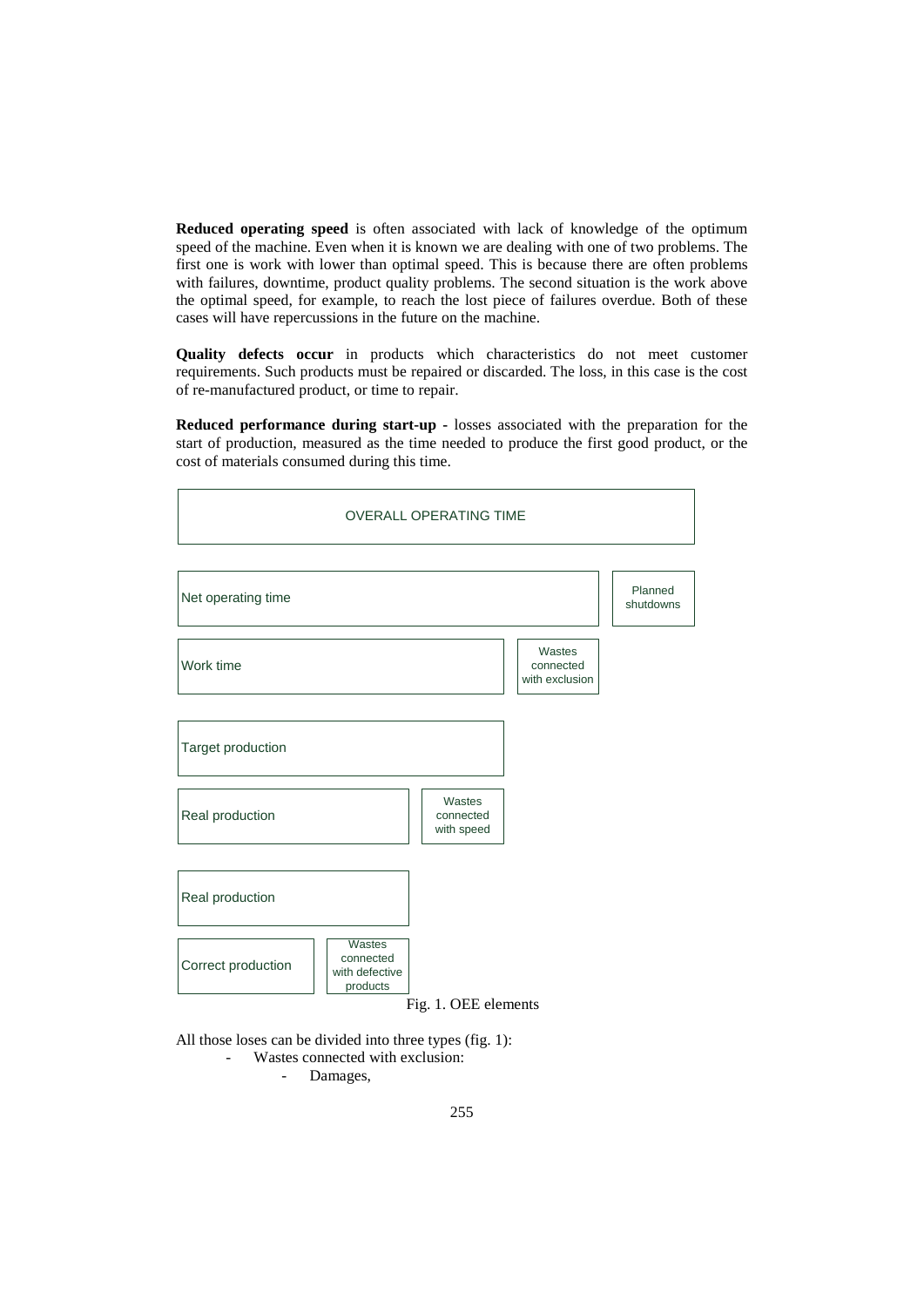- Retooling and adjustments.
- Wastes connected with speed:
	- Minor downtime and idle,
	- The reduced operating speed.
	- Wastes connected with defective products:
		- Quality defects,
		- The reduced performance during start-up.

The formula for calculating OEE ratio is as follows:

OEE = machine availability coefficient  $\times$  machine performance coefficient  $\times$ production quality coefficient  $\times$  100

## **6. Autonomous and Planned Maintenance and Overall Effectiveness Equipment examples**

In table 1 and 2 setting of activities for autonomous maintenance, for a bending machine, has been shown.

Tables are weekly, monthly, quarterly, annual. They depend on the type of production and the need for individual action. In this case, there are weekly schedules (autonomous maintenance) and half-yearly schedules (planned maintenance). The task of the operator or maintenance worker is completing the activity and put the signature in the proper box.

| <b>AUTONOMOUS MAINTENACE</b>                             |                             |                      |                     |                                  |  |
|----------------------------------------------------------|-----------------------------|----------------------|---------------------|----------------------------------|--|
| <b>TASK</b>                                              | WHO?                        | <b>HOW</b><br>OFTEN? | <b>HOW</b><br>LONG? | WHEN?                            |  |
| verify mountings on<br>every shield on the<br>enclosures | bending machine<br>operator | every day            | $2 \text{ min}$     | before turning<br>on the machine |  |
| verify cables placement                                  | bending machine<br>operator | every day            | 1 min               | before turning<br>on the machine |  |
| verify functioning of<br>safety switch                   | bending machine<br>operator | every day            | 1 min               | before turning<br>on the machine |  |
| verify oil level                                         | bending machine<br>operator | every day            | 1 min               | before turning<br>on the machine |  |
| clean the work surfaces                                  | bending machine<br>operator | every day            | $3 \text{ min}$     | before turning<br>on the machine |  |

|  |  | Tab. 1. Autonomous maintenance |  |
|--|--|--------------------------------|--|
|--|--|--------------------------------|--|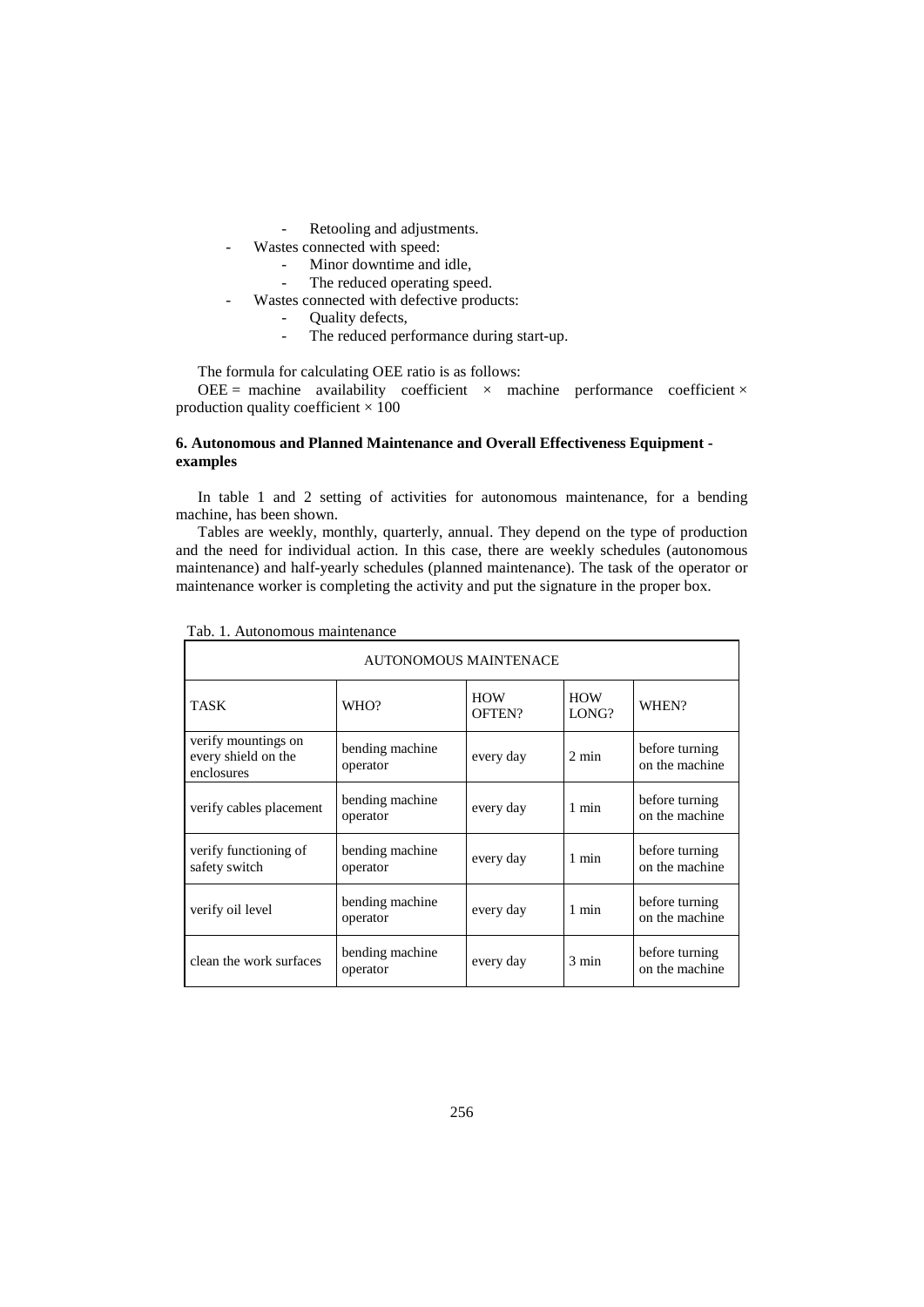Tab. 2. Autonomous maintenance (week 1)

|                | <b>ACTIVITIES</b>                                        |                            |                                        |                     |                            |
|----------------|----------------------------------------------------------|----------------------------|----------------------------------------|---------------------|----------------------------|
| Week<br>1/2010 | verify mountings on<br>every shield on the<br>enclosures | verify cables<br>placement | verify functioning<br>of safety switch | verify oil<br>level | clean the work<br>surfaces |
| Mon            |                                                          |                            |                                        |                     |                            |
| Tue            |                                                          |                            |                                        |                     |                            |
| Wed            |                                                          |                            |                                        |                     |                            |
| Thu            |                                                          |                            |                                        |                     |                            |
| Fri            |                                                          |                            |                                        |                     |                            |
| Sat            |                                                          |                            |                                        |                     |                            |
| Sun            |                                                          |                            |                                        |                     |                            |

In table 3 and 4 setting of activities for planned maintenance, for a bending machine, has been shown.

Tab. 3. Planned maintenance

| PLANNED MAINTENANCE                                               |          |                   |                     |                                |  |
|-------------------------------------------------------------------|----------|-------------------|---------------------|--------------------------------|--|
| <b>TASK</b>                                                       | WHO?     | <b>HOW OFTEN?</b> | <b>HOW</b><br>LONG? | WHEN?                          |  |
| verify entire hydraulic<br>system                                 | mechanic | every month       | $60 \text{ min}$    | before the end<br>of the shift |  |
| replace filter and oil (about<br>141 ESSO NUTO H32 or<br>similar) | mechanic | every 6 months    | $60 \text{ min}$    | before the end<br>of the shift |  |

Tab. 4. Planned maintenance (six months schedule)

| Date  | <b>ACTIVITIES</b>              |                        |  |
|-------|--------------------------------|------------------------|--|
|       | verify entire hydraulic system | replace filter and oil |  |
| 01/01 |                                |                        |  |
| 02/01 |                                |                        |  |
| 03/01 |                                |                        |  |
| 04/01 |                                |                        |  |
| 05/01 |                                |                        |  |
| 06/01 |                                |                        |  |

In table 5 method for OEE parameter calculation has been shown. Its value is seventy eight percent which is quite good. However the goal is to get the value of OEE over eighty fife percent.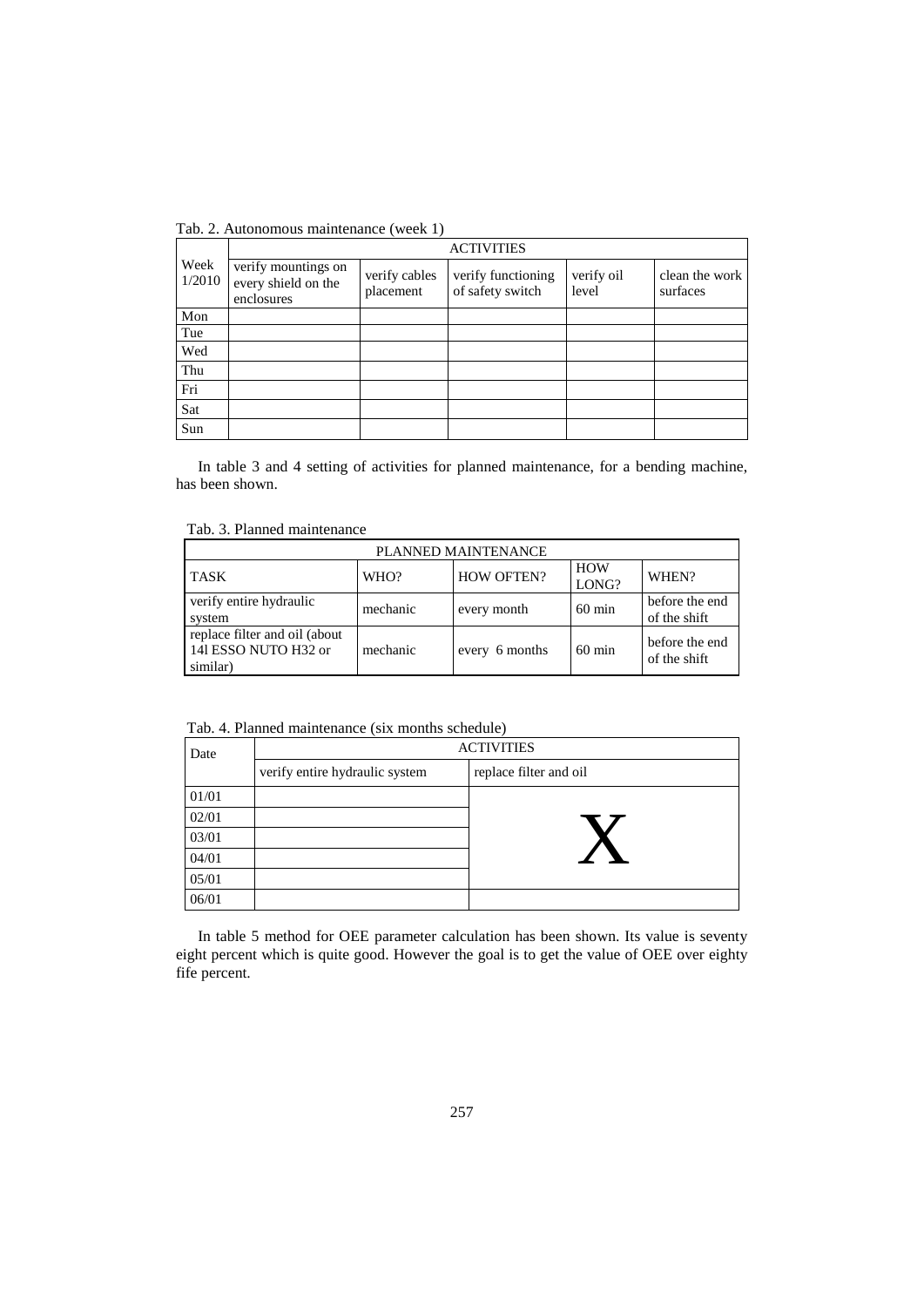| <b>OEE</b> calculation sheet                                          |      |      |           |
|-----------------------------------------------------------------------|------|------|-----------|
| <b>MACHINE AVAILBILITY</b>                                            |      |      |           |
| A. The operating time per shift (480 min for 8 h shift)               | 480  | min  |           |
| B. The planned machine downtime                                       | 40   | min  |           |
| C. The planned working time                                           | 440  | min  | A-B       |
| D. Unplanned machine stops, including:                                | 70   | min  | $a+b+c$   |
| a. failures                                                           | 20   | min  |           |
| b. retooling                                                          | 50   | min  |           |
| c. other stops                                                        |      | min  |           |
| E. Machine real work time                                             | 370  | min  | $C-D$     |
| F. Machine availability coefficient                                   | 0,84 |      | E/C       |
| PERFORMANCE MACHINES<br>G. Number of manufactured devices (the sum of |      |      |           |
| good and bad)                                                         | 38   | pcs. |           |
| H. Production target                                                  |      | pcs. |           |
| I. Machine performance coefficient                                    | 0,95 |      | G/H       |
| <b>OUALITY</b><br>J. Number of defective units                        | 1    |      |           |
|                                                                       |      | pcs. |           |
| K. Production quality coefficient                                     | 0,97 |      | (G-J)/G   |
| <b>OEE FACTOR</b>                                                     |      |      |           |
| L. Overall equipment effectiveness                                    | 78   | %    | FxlxKx100 |

# Tab. 5. OEE calculation sheet

# **7. Conclusions**

Total Productive Maintenance is an important method of the complex maintenance. Implementation of this Lean Manufacturing tool helps the company to strive for perfection. Advantages of TPM implementation are: increase of equipment productivity, reduced shutdowns, increase of plant capacity, lower production and maintenance costs, growth of work satisfaction, return on investment.

### **References**

- 1. Womack J.P., Jones D.T.: Lean Thinking. Centrum Informacji Inżyniera (Center of Engineering Information), Warsaw, 2001.
- 2. Womack J.P., Jones D.T.: The Machine That Changed the World. Rawson Associates, 1990.
- 3. Shirose K.: TPM Team Guide. Productivity Press, Portland, 1995.
- 4. Nakajima S.: Introduction to TPM. Productivity Press, Portland, 1988.
- <span id="page-7-0"></span>5. Nakajima S.: TPM Development Program. Productivity Press, 1989.
- 6. Suzuki T.: TPM in Process Industries. Productivity Press, 1994.
- 7. Brzeski J., Figas M.: Wprowadzenie do TPM. Inżynieria i utrzymanie ruchu zakładów przemysłowych, czerwiec, 2006.